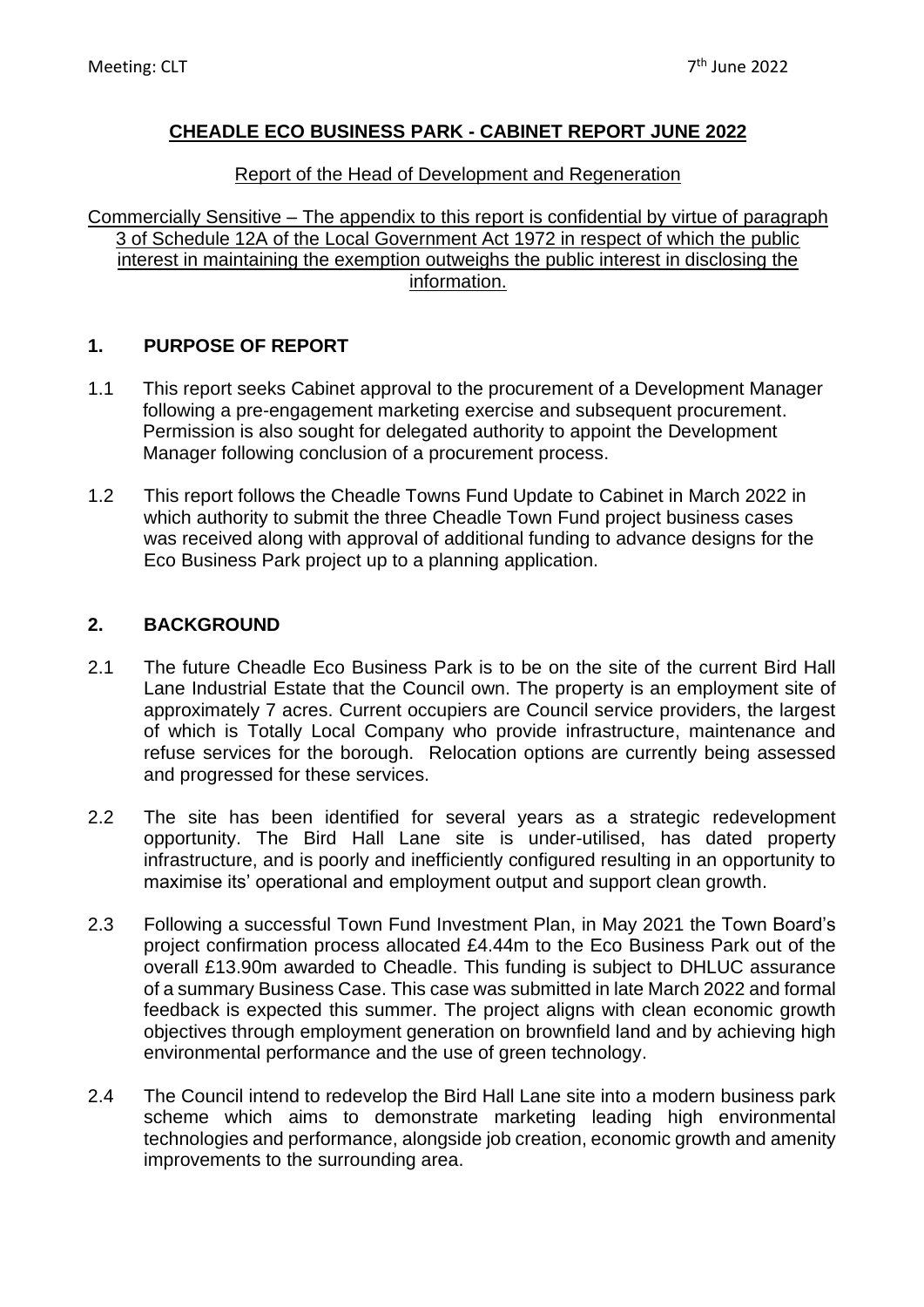### 3. **CURRENT POSITION AND PROPOSAL**

- 3.1 Following the in principle award<sup>1</sup> of the Town Fund grant, a design team was appointed in autumn 2021 and design work was quickly progressed. Proposed layouts, elevations and M&E plans as well as provisional clean energy designs have all been produced to an early design stage.
- 3.2 A key aim of the project is to be market leading in terms of the environmental credentials of the proposed business park. This is includes targeting Outstanding or Excellent BREEAM ratings, to minimise carbon in both the build and in the operation of the scheme to low/net zero levels and with on-site renewable energy generation.
- 3.3 A provisional proposed site layout consisting of 110,000 sqft of industrial space has been produced by the architects. A professional team has been working up the environmental credentials which currently include solar PV power and potentially air source heat pumps. Battery storage to manage high and low energy use periods is also being considered. These ideas remain in a conceptual stage, but it is envisaged that the works will look to further progress the ambitions of Stockport's Climate Action Now (CAN) initiative.
- 3.4 Progress has been made on the design of the scheme, ultimately with the intention of being able to submit a planning application in due course. It has been identified when considering possible funding options and delivery routes for the project that exploring the option of appointing a Development Manager or Partner should be pursued. A Development Manager could bring relevant and specific skills and development experience to the project, expertise on the design, build and asset management. Given the ground-breaking nature of the business park this approach will result in a better end scheme product, a more experienced sector specific development advisor/manager, and improved environmental and financial outcomes. Thus, also ensuring that wider Town Fund objectives are fully met.
- 3.5 Our strategic property advisors CBRE have provided a proposed route for premarket assessment prior to a potential procurement process to appoint a Development Manager. This process will enable the Council to assess market demand for the role without committing to a full procurement process at this stage. The process will also help to clarify the anticipated cost of appointing a Development Manager which is expected to be in a similar percentage range to that which was agreed on Stockport Exchange and other regeneration projects.
- 3.6 CBRE will manage a pre-market engagement exercise in the form of a Prior Information Notice (PIN) to be published on the UK Government's Find a Tender service, including all PIN documentation and appendices, including any questionnaires. This would include marketing of the opportunity and will ensure that it is exposed to the UK developer market and is fully understood by engaging with interested parties.

<sup>&</sup>lt;sup>1</sup> Subject to final business case sign off.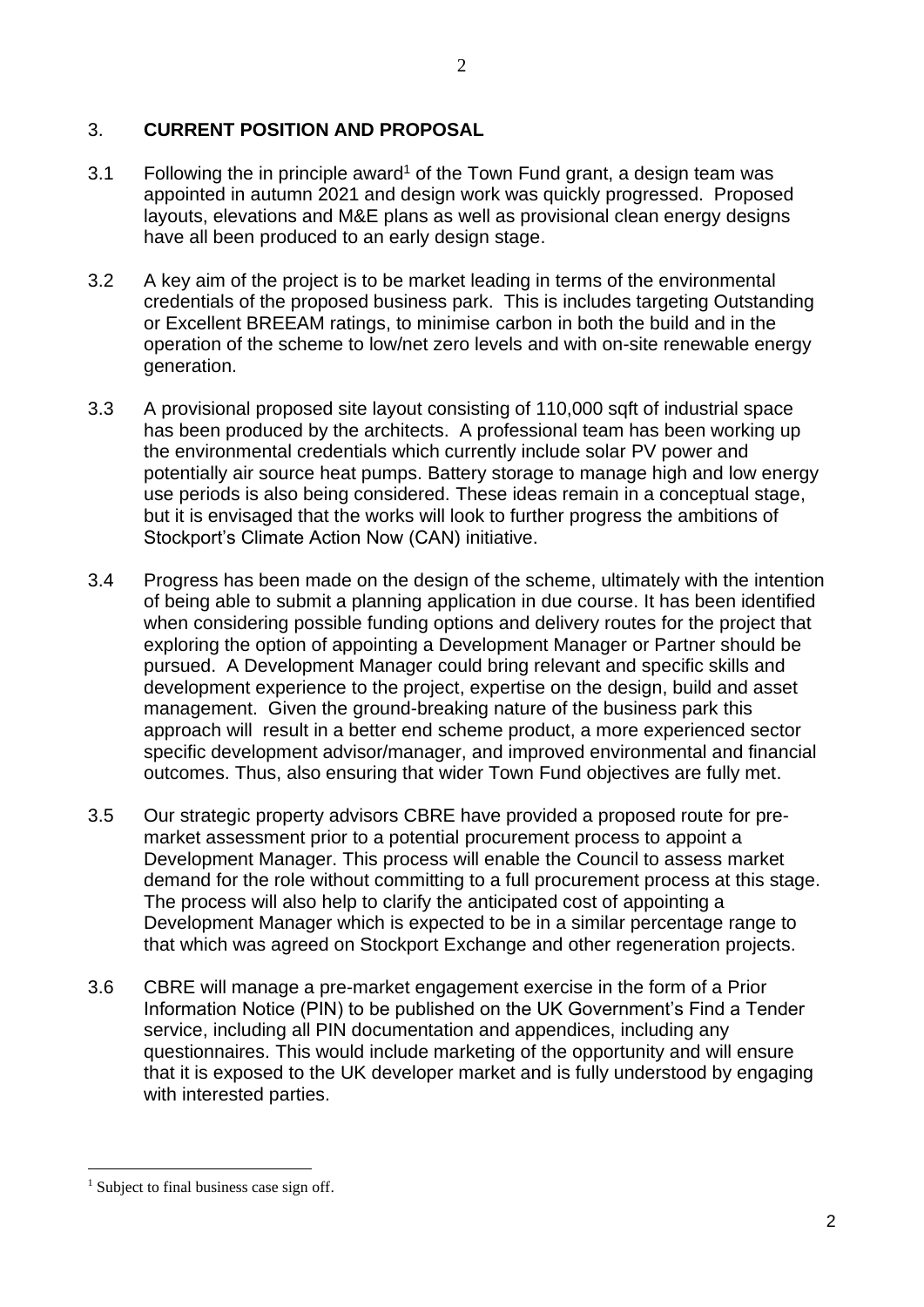- 3.7 The work will also cover advice and input required under the Public Contract Regulations 2015, where appropriate, to cover any subsequent regulated procurement which may be influenced by pre-market engagement activity.
- 3.8 The information received will then inform a holistic Procurement Options Appraisal document for the procurement of the Development Manager. This will take in to account all full regulated processes, including all existing frameworks which are available to the Council.
- 3.9 It is intended that the bespoke procurement will be coordinating with and through STAR Procurement. This will ensure a smooth delivery of all outcomes in compliance with all necessary procurement legislation and in a timely manner to meet the Council's objectives.
- 3.10 Key tasks to be undertaken are:
	- Creation of bespoke opportunity marketing brochure
	- Creation of PIN documentation
	- Publication of PIN
	- PIN Summary Report
	- Procurement Options Appraisal document
	- If appropriate, appointment of company

#### 4. **OTHER OPTIONS**

4.1 Alternative funding options and delivery routes have been considered and are included in the report in the Appendix. These are believed to be as efficient as the current proposed route of Council funding and Development Manager delivery. Other options may leave the Council exposed to delivery risks which can be mitigated through the proposed delivery route and loss of control over the delivery of the scheme.

### 5. **FINANCIAL IMPLICATIONS AND RISKS**

- 5.1 The financial implications of the pre-market assessment process itself are minimal.
- 5.2 The process will seek to clarify the potential cost of a Development Manager. We anticipate this will be a percentage of the cost of the project as typical in the marketplace. Any increase in cost to the project would however be likely offset by cost savings in the design and delivery of the scheme and future asset management expertise and value that a specialist development company would bring to the project.
- 5.3 Undertaking the PIN process will result in the design of the project being delayed by an estimated 5 months albeit this work will commence whilst we are awaiting a response from DLUHC on the summary Business Case. The project can still be delivered with the Town Fund availability period. However, rising costs and inflation could impact on the overall cost of the development due to the delay.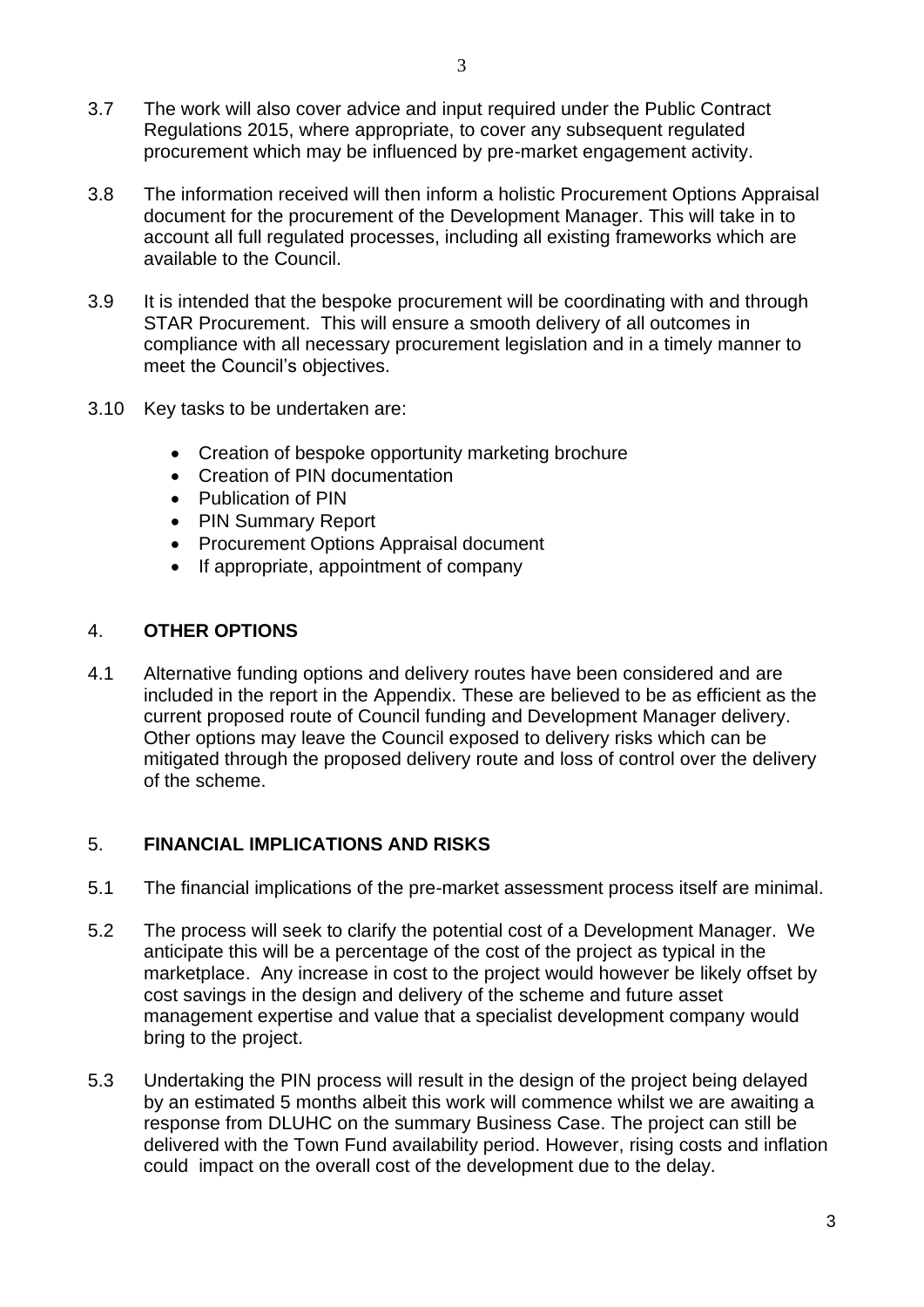5.4 The realisation of the benefit of external expertise does mean that the current work on design revision and further detailed elements has been paused whilst the soft market testing and procurement exercises are carried out. Nonetheless, required survey work continues to be undertaken to inform site remediation, construction, and planning considerations.

### 6. **LEGAL IMPLICATIONS AND RISKS**

- 6.1 the Council has a general power of competence pursuant to section 1 of the Localism Act 2011. The specific pre-commencement powers under the Local Authorities (Land) Act 1963 to erect any building and construct or carry out works on land for the benefit or improvement of the area do not restrict or limit the application of the general power of competence in relation to the proposed development at Bird Hall Lane.
- 6.2 The procurement exercise, should there be positive response to the initial marketing exercise, will be carried out on a fully compliant basis in accordance with the Public Contracts Regulations 2015 and the Council's Contract Procedure Rules in its constitution.
- 6.3 As the project develops, and the precise terms of the Town Fund contribution are known, an analysis will need to be undertaken to ensure that the project complies with the Council's obligations under the Subsidy Control regime (which is due to change as the Subsidy Control Act 2022 comes into force), although it is unlikely that if the Development Manager is procured competitively that the Council's expenditure would amount to unlawful subsidy.

# 7. **RECOMMENDATIONS**

- 7.1 That the Cabinet note the content of the report and the proposal to seek Development Management input through an initial market test and then a formal procurement process.
- 7.2 That Cabinet delegate authority to the Director of Development and Regeneration and the Deputy Chief Executive, in consultation with the Cabinet member for Economy and Regeneration to:
	- Agree the basis on which the market is invited to compete and is evaluated for the appointment to take forward the project.
	- Agree the terms with and appoint a Development Manager or Development Partner to assist in the delivery of the project.
	- Take all necessary steps and make all necessary arrangements and/or agreements to bring forward the appointment of a Development Manager or Development Partner to assist in the delivery of the project.
	- Authorise the Strategic Head of Legal Services to undertake and complete all agreements, legal documentation and legal matters in relation to a Development Manager or Development Partner appointment.